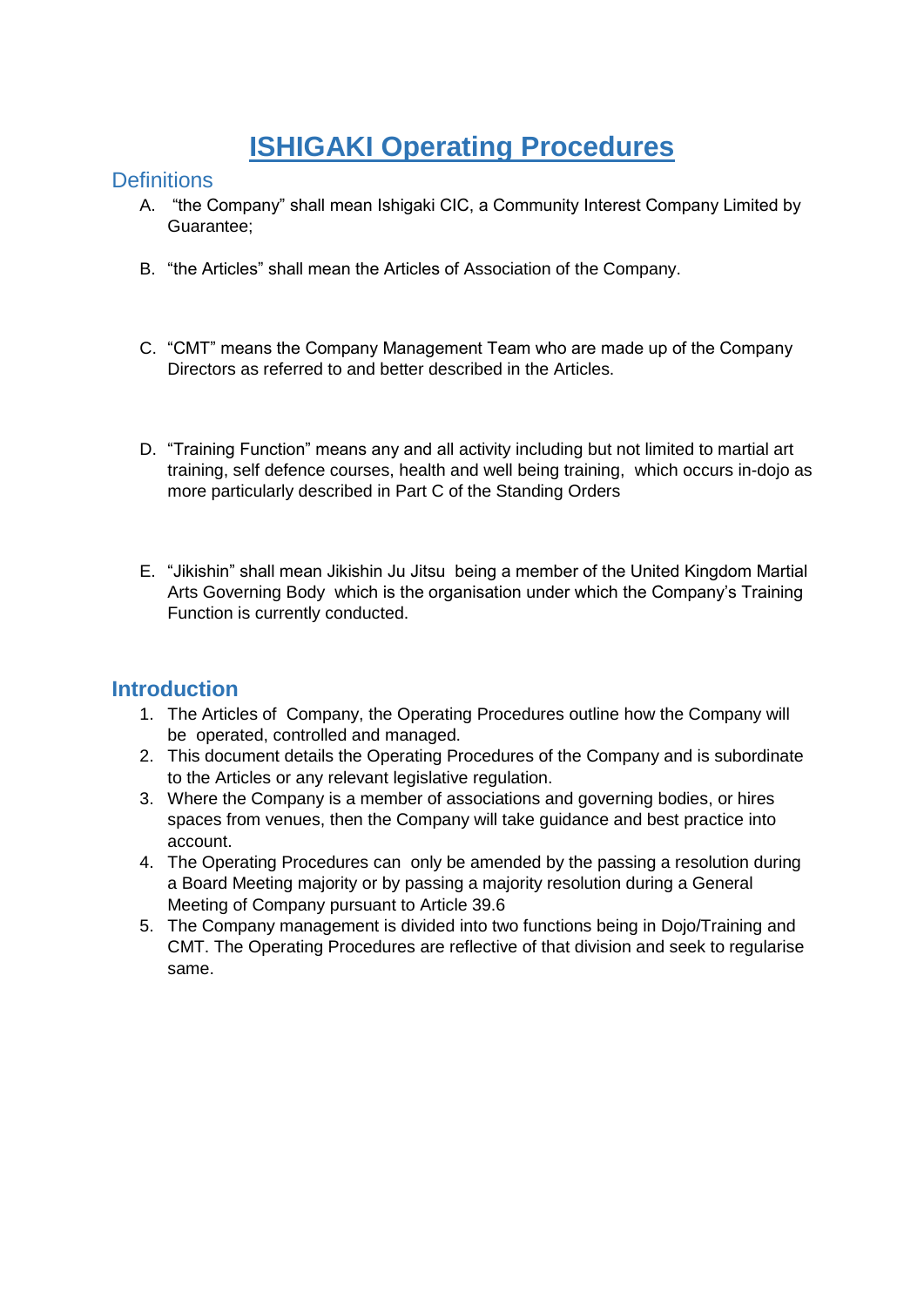# **Company Organorgram**



# **A. Company Management Team (CMT)**

- 1. The directors of the Company form the CMT.
- 2. The CMT are responsible for the administrative management of the club and its activities.
- 3. Where there may be role conflict between the CMT and the Training Function, the Training Function are subordinate to the CMT.
- 4. The CMT can create any other roles by passing majority a resolution at a CMT meeting.
- 5. Current six CMT roles are:
	- a. President
	- b. Secretary
	- c. Treasurer
	- d. Membership
	- e. Web and Technology
	- f. Communications- internal and external

As more particularly described in paragraph B below

6. The CMT will meet a minimum of 4 times a year.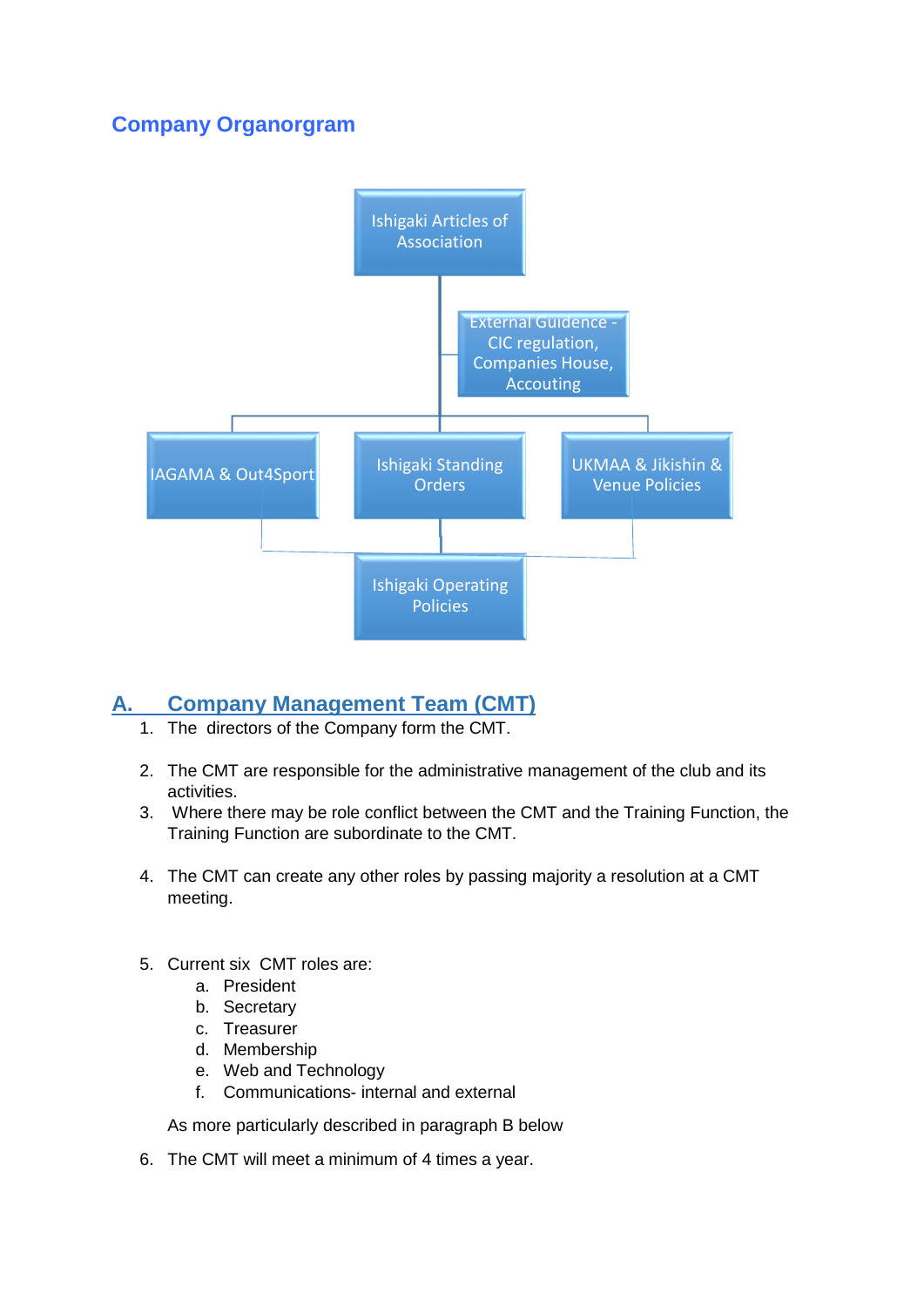- 7. CMT Meetings will have the following standing agenda items:
	- a. Financial Report
	- b. Membership Report
	- c. Head Sensei Report
	- d. Safeguarding concerns
	- e. Web and Technology update
	- f. Communications update
	- g. AOB
- 8. The CMT will discuss and review the following agenda items no less than annually:
	- a. Health & Safety;
	- b. Policies and Procedures;
	- c. Coaching needs of the Company;
	- d. medical/accident/incident log; and
	- e. Code of conduct
- 9. As well as the powers conferred on CMT by the Articles, the CMT has the following additional responsibilities:
	- a. maintain up-to-date policies , which will be reviewed and ratified by the CMT once a year:
		- i. Safeguarding Policy ;
		- ii. Under 18's Policy ;
		- iii. Financial Policy;
		- iv. Health and Safety Policy;
		- v. Code of Conduct (together with Head Sensei);and
		- vi. Coaching policy
	- b. The CMT may create other Committees, Sub-Committees or Working Groups to which it may delegate or refer business for detailed consideration.
	- c. The CMT will manage the following standing Sub-Committees in a manner it deems appropriate from time to time:
		- i. Social Committee;
		- ii. Pride Organiser;
		- iii. Self Defence;
		- iv. Out for Sport Liaison
- 10. The CMT may, at its sole and absolute discretion, adopt or refute any policy or guidance issued by Jikishin.
- 11. The CMT may refer any matter it deems appropriate to a General Meeting, Head Sensei or Jikishin.

### B CMT Role Profiles

**1.1 "President"** a. Must be a current member.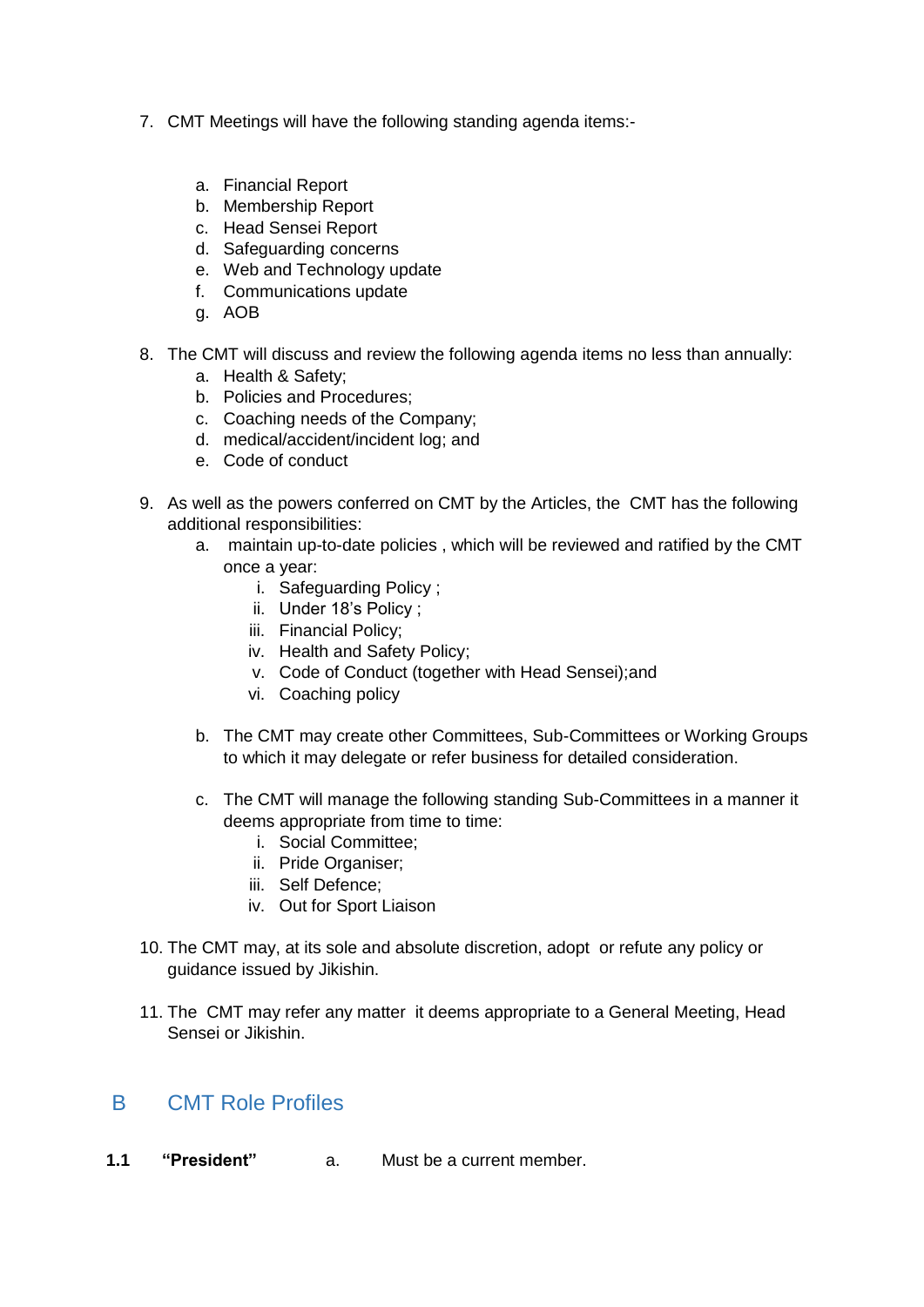- b. Must have been a member (continuous) for no less than 5 years to be eligible to hold this directorship.
- c. Will be the leading figurehead for the company and will work with the Directors to maintain and enhance the Company.
- d. To set annual goals and objectives for the company.
- e. To work with other directors to define their goals.
- f. To appoint people to additional committee roles to support company objectives and other directors.
- g. Consider initiatives for members to enhance the promotion of the company (including national and international events).
- h. To manage and maintain links with external contacts including but not limited Jikishin, IAGLMA, Out for Sport, Pink Power.
- i. To manage escalated issues related to members with the aim of resolution in the best interests of the company.
- j. In consultation with the other directors create/disband Standing Sub Committees with specific focus and goals. Appoint directors to these sub committees.
- k. Create posts of specific areas of responsibility to assist the running of the company.

- **1.2 "Secretary"** a. Must be a current member.
	- b. Must have been a member (continuous) for no less than 2 years to be eligible to hold this office.
	- c. To arrange and facilitate regular directors meetings with a minimum of 3 per year.
	- d. Liaise with training venues to ensure bookings for training areas are maintained and deal with any issue relating to booking.
	- e. Make sure Jikishin event dates (Grading,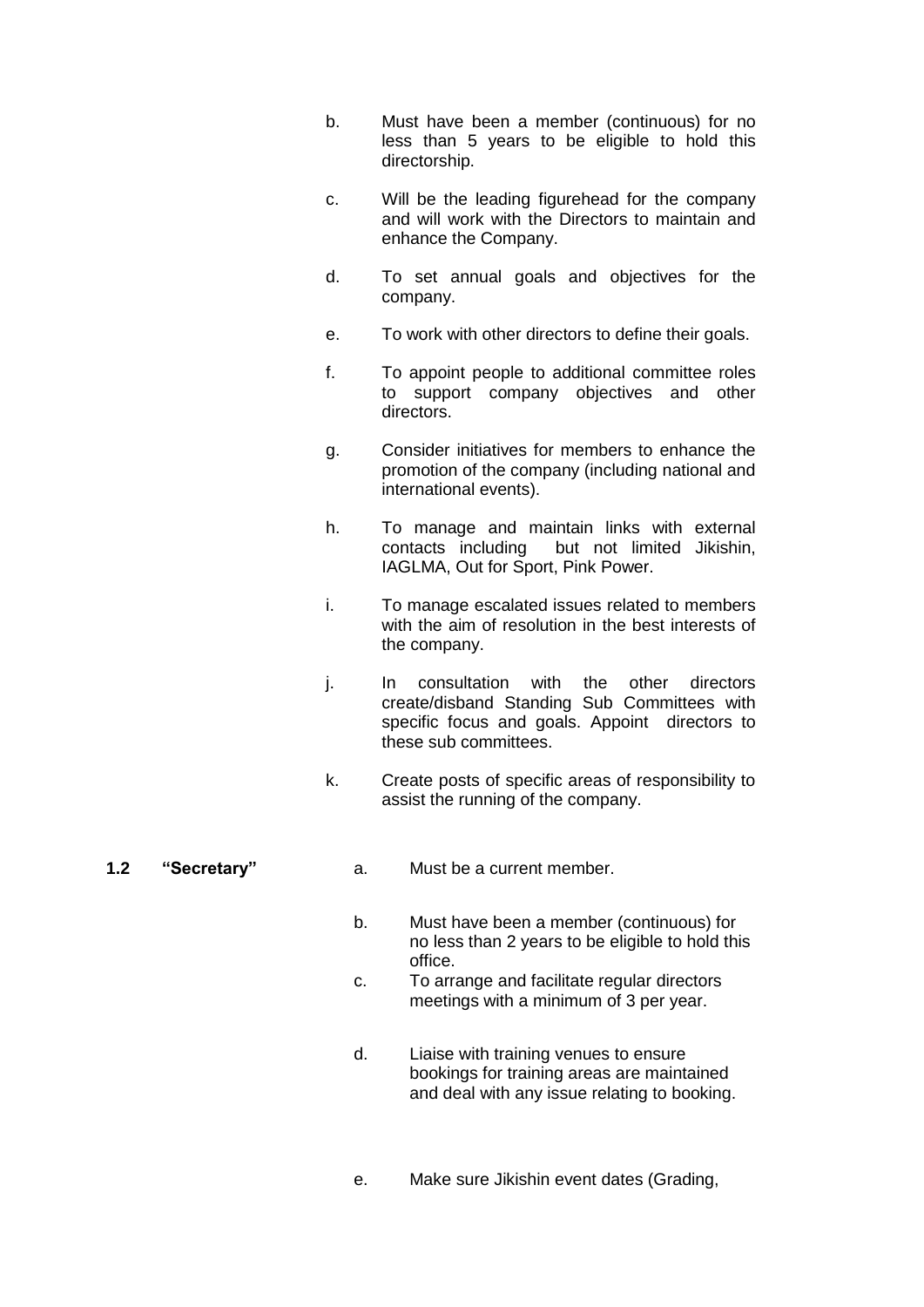Kobudo, Revision Days, Competitions etc) are posted on appropriate Ishigaki sites and liaise with Jikishin accordingly.

- f. To organise general meetings of the company.
- g. To organise and invigilate elections of directors at appropriate intervals at general meetings of the company.
- h. Compile and maintain a list of:
	- (i) Company bank accounts and passwords related to those accounts (including security questions).
	- (ii) Company email(s) and the passwords (including security questions).
	- (iii) Company website, facebook, instagram accounts, passwords (including security questions).
	- (iv) Key contacts at company venues

- **1.3 "Treasurer"** a. Must be a current member.
	- b. Must have been a member (continuous) for no less than 5 years to be eligible to hold this office.
	- c. Must have accountancy, book keeping skills or able to demonstrate key mathematical ability.
	- d. take the key responsibility to maintain the financial integrity of the company.
	- e. set annual financial goals aiming to ensure the financial viability of the company.
	- f. Present annual financial reports to the CMT.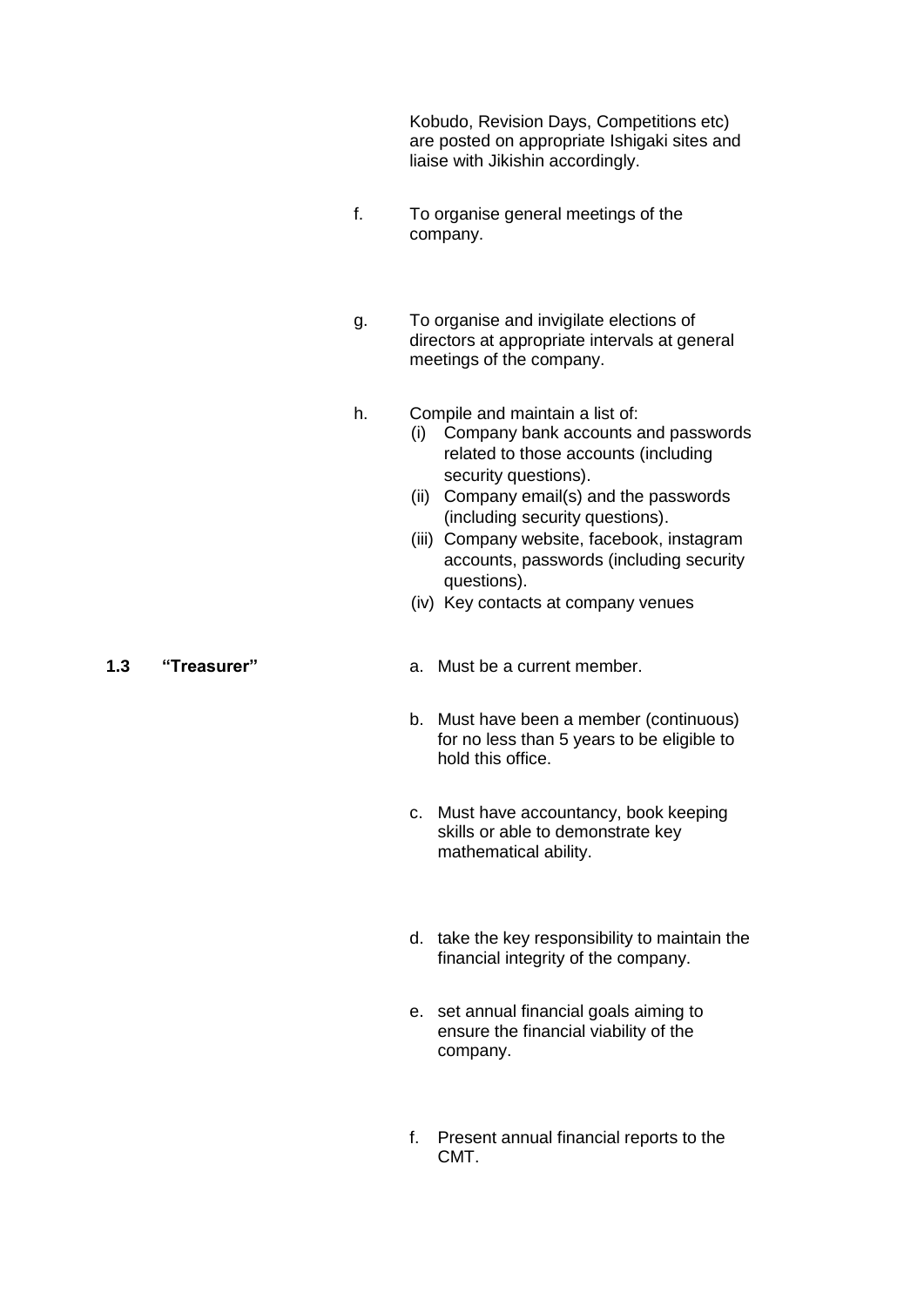- g. To make payments to suppliers/providers in a timely manner.
- h. Liaise with other members of the CMT re budget allocation for specific initiatives.
- i. Reimburse members for approved expenses made on behalf of the company.
- j. To notify the CMT when the finances become a concern.
- k. In consultation with the CMT set training fees at all levels of the company and determine both how fees are to be collected and at what intervals.
- l. Comply with reporting requirements of the Company.
- a. Must be a current member.
- b. Must have been a member (continuous) for no less than 2 years to be eligible to hold this office.
- c. The membership director will be responsible for maintaining company membership records.
- d. Set annual goals related to membership retention and converting beginners to members.
- e. To process company members forms (new and renewals) in a timely manner.
- f. Liaise with third party organisations.
- g. Maintain members database and grant appropriate access.
- h. Maintain email distribution lists for club

**1.4 "Membership Director"**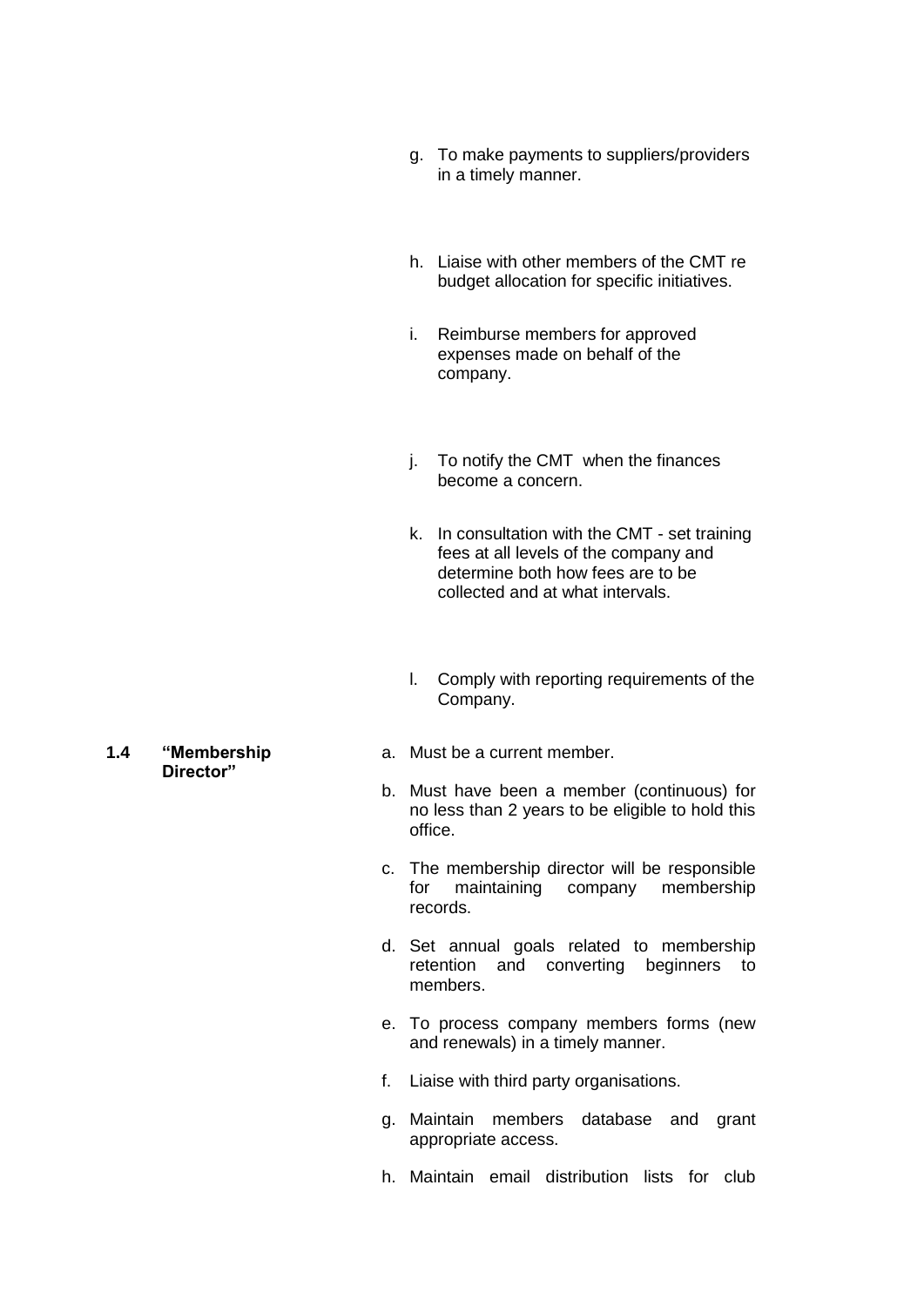communication and make available to Directors and social committee.

- i. Provide lists of current members and members class payments methods to class runners on a monthly basis
- j. Compile a list of Company members eligible to vote in General Meetings pursuant to the Articles when required
- **1.5 "Web & Technology"**
- a. Must be a current member;
- b. Must have been a member (continuous) for no less than 2 years to be eligible to hold this office.
- c. To manage and maintain the Company's online presence , such as the Ishigaki website(s) and organising coding and support where required.
- d. advise and implement as to all IT based needs of the Company
- **1.6 "Communications – Internal and External"**
- a. Must be current member.
- b. Must have been a member (continuous) for no less than 2 years to be eligible to hold this office.
- c. To set annual goals related to all forms of marketing the company.
- d. Be responsible for the internal and external marketing of the Company.
- e. To generate a variety of content for online publication, images, flyers, banners, pop ups and merchandise and any other content need by the Company.
- f. To ensure that relevant materials are available at events attended by people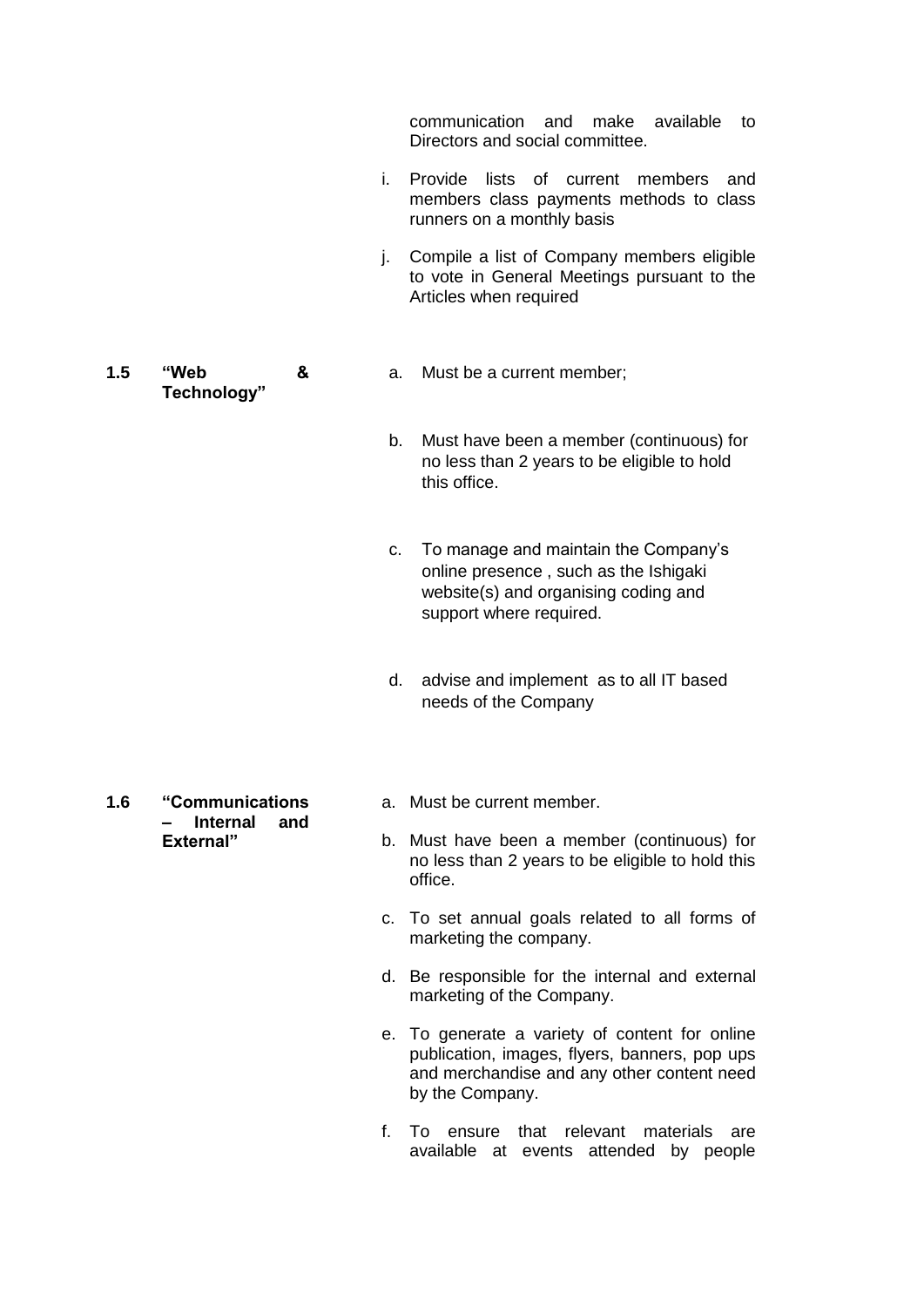representing the company.

- g. To maintain the integrity and status of the brand and image of the company.
- h. Authorise the use of the company logos.
- i. Assist the president with external connections to the club and maintain links with other gay sports clubs and groups.

# C Training Function

- i. The Company recognises the most senior, and appropriately qualified instructor, of ishigaki jujitsu club as the Head Sensei of Ishigaki Jujistu Club, whose role is more particularly described below at paragrah D. Seniority is recognised by the standard martial arts hierarchy of the person that first achieved the highest Dan grade of all members. Only members that have maintained their ishigaki jujitsu club membership continuously for 5 years will be eligible to be Head Sensei.
- ii. A member may decline to be the Head Sensei, when the title will pass to the next most senior member. If there is dispute regarding who qualifies as the most senior, the senior senseis (all 3<sup>rd</sup> Dan members and above) should come to agreement of whom they recognise as Head Sensei. If the senior senseis cannot reach consensus, then the decision will be made by the CMT. If agreement cannot be reached by any these methods, the President of the CMT will appoint the Head Sensei.
- iii. The Head Sensei can additionally be a Director of the Company or be a member of the CMT or hold any other role as created by the CMT
- iv. As of June 2020, Ishigaki CIC recognise Sandy Mackay (5<sup>th</sup> Dan) as Head Sensei.
- v. The following members are recognised as senior sensei (in rank order):
	- a. Rob Muir  $(5<sup>th</sup>$  Dan)
	- b. Keith Johnson (5<sup>th</sup> Dan)
	- c. Quentin Parker (4th Dan)
	- d. Gareth Jones (3rd Dan)
	- e. Ian Raxton (3<sup>rd</sup> Dan)
	- f. Sue Severe (3rd Dan)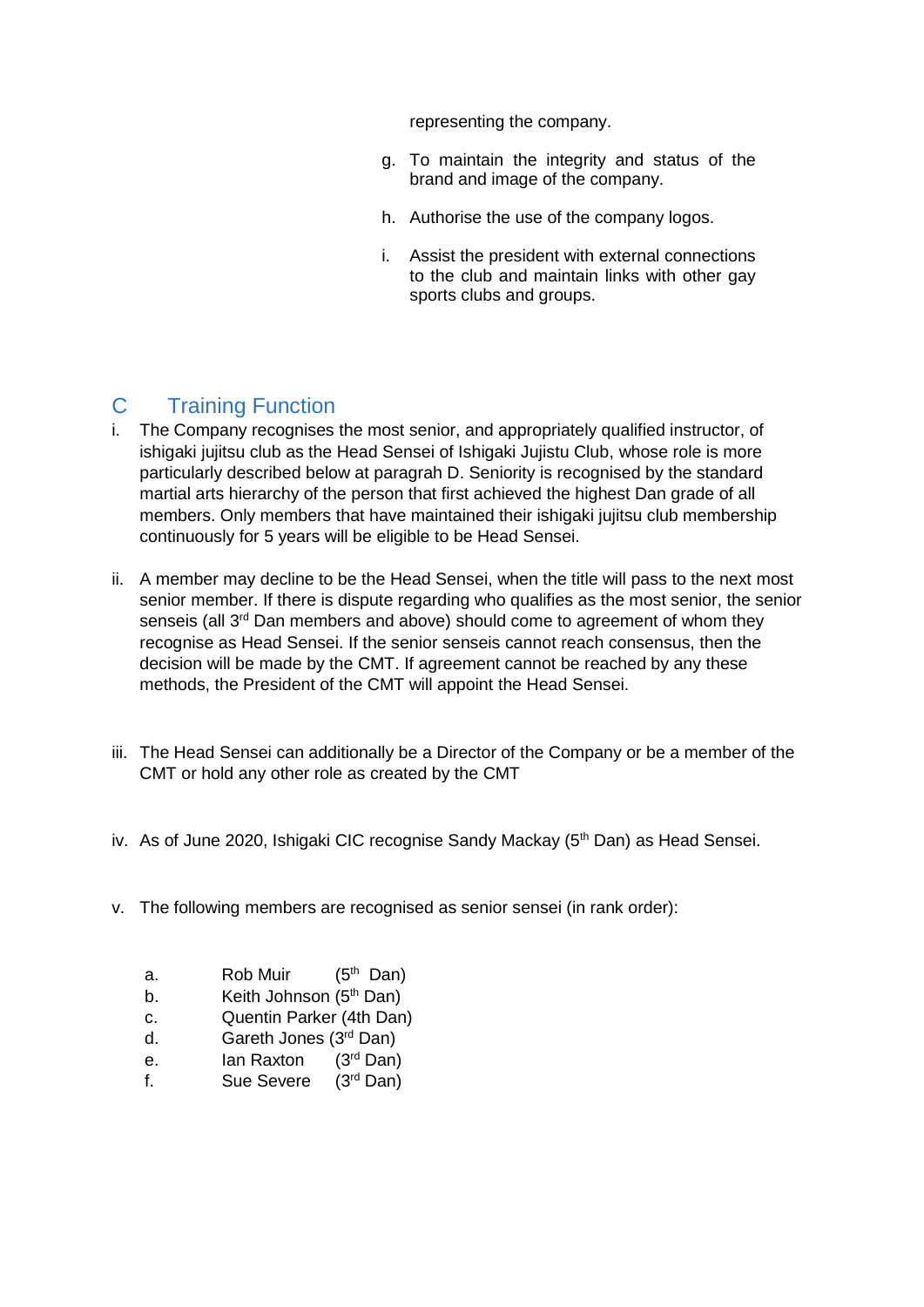# D Training Function Role Profiles

| <b>Head Sensei and Senior</b><br><b>Instructor</b> | The most senior member of the club by jujitsu rank will<br>maintain the title of Ishigaki Head Sensei and Senior<br>Instructor, independently of any posts held as part of the<br>Company or CMT.       |
|----------------------------------------------------|---------------------------------------------------------------------------------------------------------------------------------------------------------------------------------------------------------|
|                                                    | Their role will be to manage the development of<br>members jujitsu skills, determine Ishigaki 'House style' of<br>Jujitsu and be responsible for all Training Function<br>decisions.                    |
|                                                    | They will work with senior sensei and class runners to<br>ensure that classes are delivered to enhance members<br>jujitsu skills linked to the syllabus and competition<br>formats.                     |
|                                                    | They will ensure there are strong contacts with a<br>national association to maintain the integrity of the club's<br>status and standing. This will include taking decisions on<br>jujitsu affiliation. |
|                                                    | They will maintain their coaching qualification and share<br>their knowledge and skills with Ishigaki instructors, black<br>belts and kyu grades.                                                       |
|                                                    | To take appropriate actions in response to cause for<br>concern relating to members which may include<br>suspending or cancelling their membership.                                                     |
|                                                    | To be responsible for the appointment of Class<br><b>Runers</b>                                                                                                                                         |
| <b>Class runners</b>                               | Ensure the appropriate delivery of their appointed class.                                                                                                                                               |
|                                                    | Work with CMT Secretary to maintain venue booking.                                                                                                                                                      |
|                                                    | Work with the CMT post holders to promote their class.                                                                                                                                                  |
|                                                    | Ensure that their qualifications are renewed in a timely<br>manner - coach, first aid, personal indemnity insurance.                                                                                    |
|                                                    | The costs of maintaining these qualifications will be<br>reimbursed by the club through the CMT Treasurer.                                                                                              |
|                                                    | Work with other qualified Ishigaki coaches to ensure<br>there is an appropriately qualified instructor at every<br>lesson.                                                                              |
|                                                    | To report concerns relating to members to the Head<br>Sensei and to assist enforcement of any actions.                                                                                                  |
|                                                    | Current allocation of classes:                                                                                                                                                                          |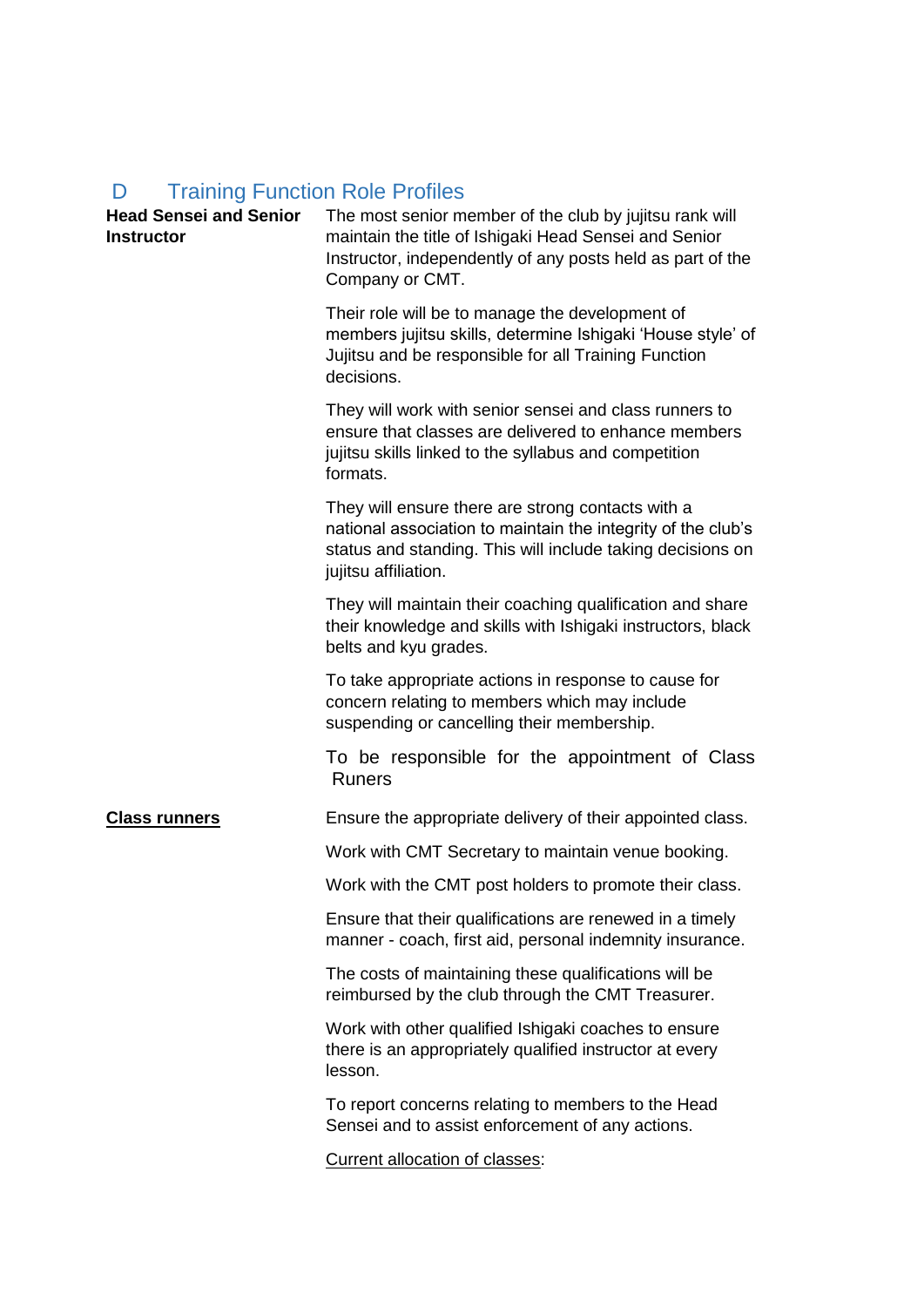Saturday at YMCA – Sandy or other Class Runner Monday at Pimlico – Ian Tuesday at Finsbury – Rob Thursday at YMCA – Keith Sunday at Kicks Brighton – Gareth Second instructor at Kicks Brighton - Sue Class Runner at Large – Quentin

# E. Training Function Code of Conduct

Code of Conduct for Club Coaches, Officials and **Volunteers** 

The essence of good ethical conduct and practise is summarised below. All Club Coaches, Officials and Volunteers must lead by example:

- Consider the wellbeing and safety of participants before the development of performance.
- Develop an appropriate working relationship with members based on mutual trust and respect.
- Hold the appropriate, valid qualifications and insurance cover.
- Attend appropriate Coaching opportunities to ensure good practise.
- Make sure all activities are appropriate to the age, ability and experience of those taking part and ensure all participants are suitably prepared physically and mentally when learning new skills.
- Display consistently high standards of behaviour and appearance, dressing suitably in club uniform and not using inappropriate language at any time whilst involved with club activities.
- Never consume alcohol or smoke immediately before or during training or events.
- Obtain prior agreement from the parent/guardian of under-18 performers before transporting them anywhere (training/competitions/outings).
- Never have under 18 year old performers stay overnight at your home.
- Never exert undue influence over performers to obtain personal benefit or reward.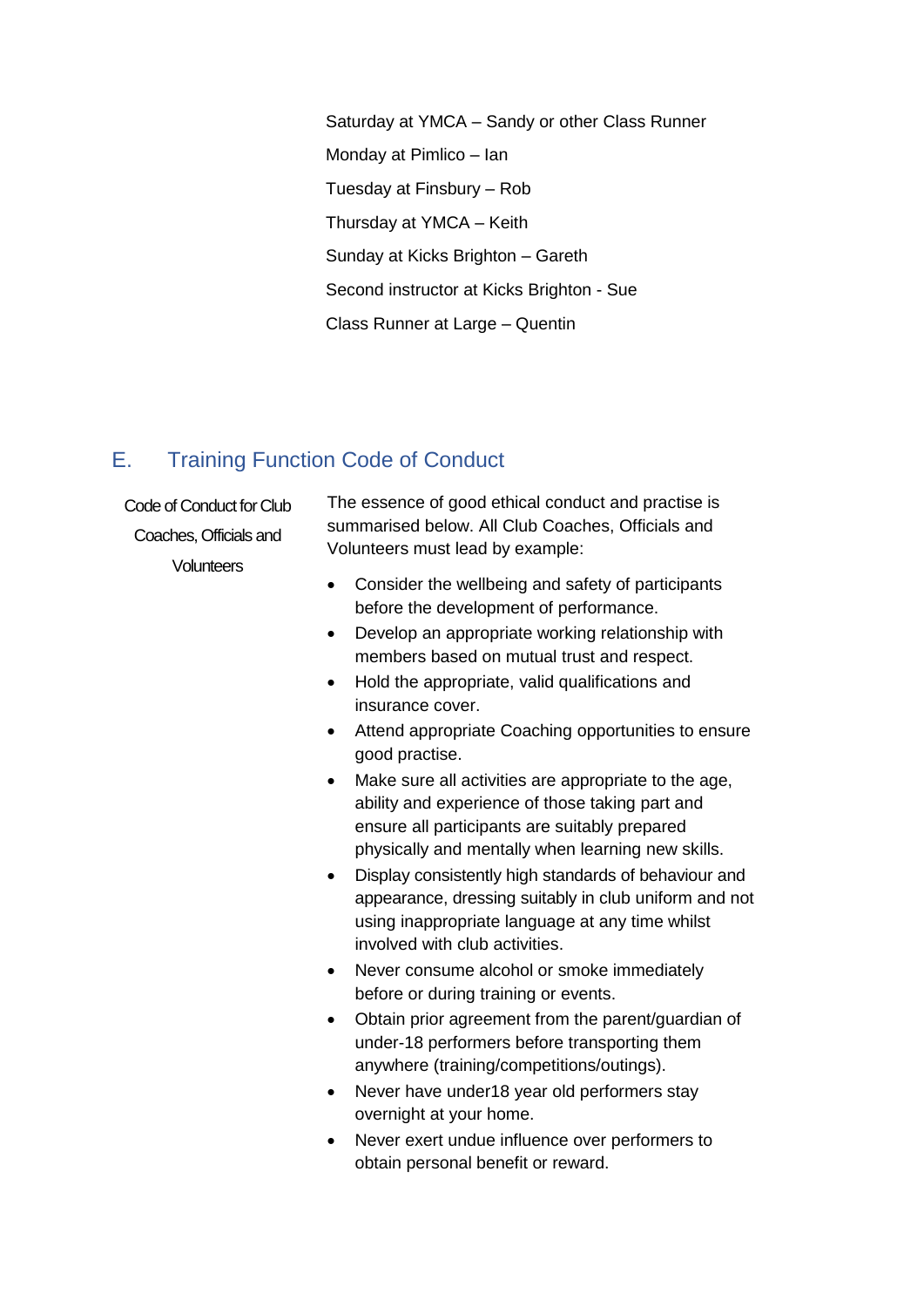- Always report any incidents, referrals or disclosures immediately, following the appropriate guidelines set out in the UKMAGB Child Protection policy.
- Never condone rule violations or use of prohibited substances.
- Make sure that confidential information is not divulged unless with the express approval of the individual concerned.
- Promote the positive aspects of the sport (e.g. fair play).
- Encourage performers to value their performances and not just results.
- Follow all guidelines laid down by the UKMAGB, CMT and Head Sensei.

### Code of Conduct for **Participants** We are fully committed to safeguarding and promoting the wellbeing of all our members. The club believes it is important that everyone associated with the club should show respect and understanding for the safety and welfare of others. Therefore, members are encouraged to be open at all times and share any concerns or complaints that they may have about any aspect of the club with Sensei.

As a member you are required to abide by the following club rules:

- All members must participate within the rules and respect coaches, judges and their decisions.
- All members must respect opponents and fellow club members.
- Members should keep to agreed timings for training and competitions.
- Members must wear suitable clean and ironed attire for training and events, keep long hair tied back and remove all jewellery, maintain a high degree of personal hygiene and keep all nails short.
- Members must pay any fees for training at class, and for events promptly.
- Members must not smoke, consume alcohol or take drugs of any kind immediately before, or during training, or when representing the club at competitions or other events.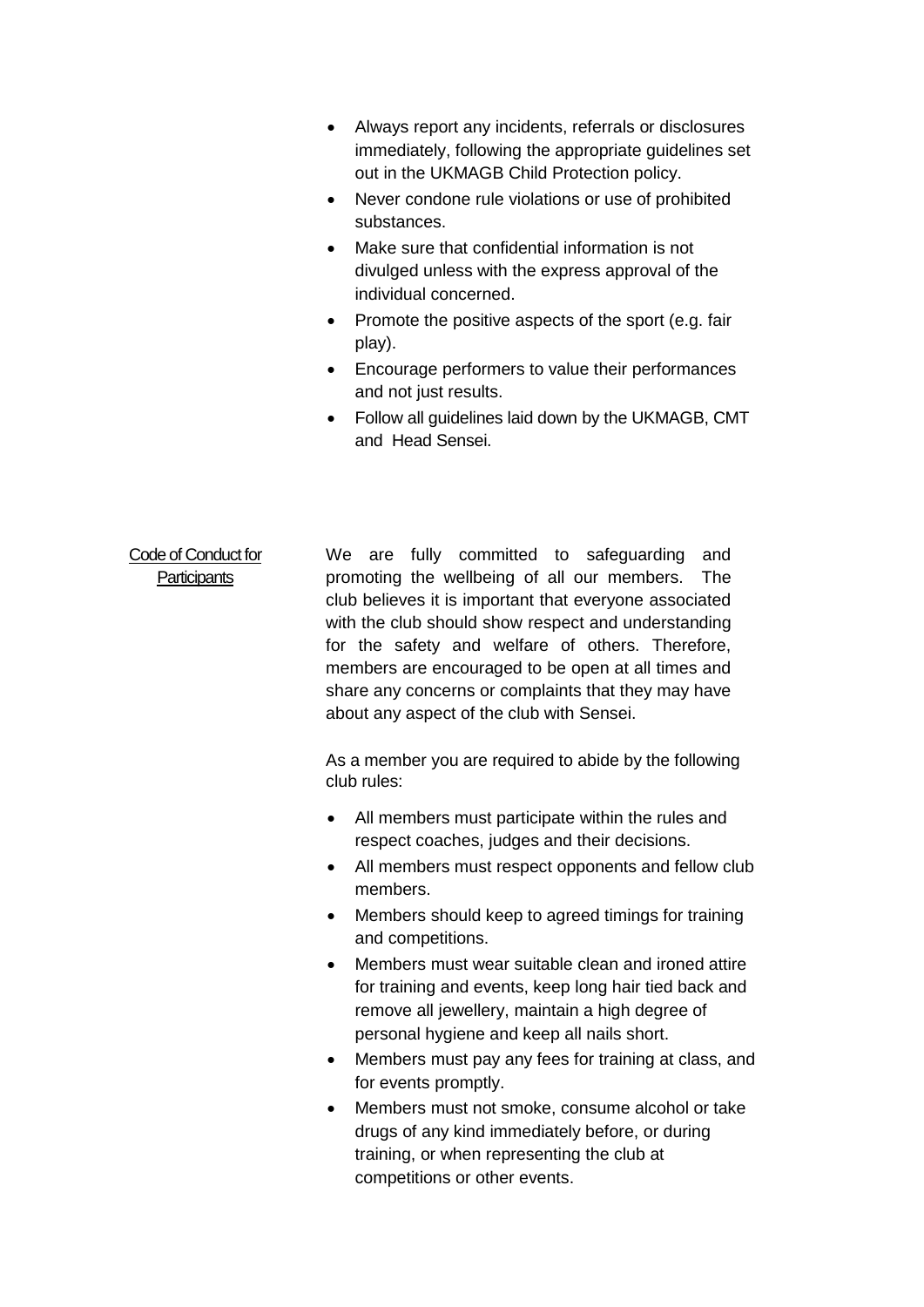- Members should treat all equipment with respect.
- Members must inform the Sensei of any injuries or illness they may have before the warm-up begins.
- Members should not eat, or chew gum, use bad language, during a session.
- Junior members under 16 should remain with coaches at the end of a session until collected by their parent or guardian.
- Members must inform their Mat Sensei prior to leaving the training area.

### Code of Conduct for Parents As the parent / guardian of a junior / vulnerable adult member of Ishigaki Ju-jitsu Club you are required to abide by the following club rules:

- Encourage your child to learn the rules and participate within them - support your child's involvement, encourage and help them to enjoy their sport - discourage challenging / arguing with officials and publicly accept officials' judgements.
- Help your child to recognise good performance, not just results and set a good example by recognising good sportsmanship and applauding the good performances of all.
- Never force your child to take part in sport.
- Always ensure your child is dressed appropriately for the activity and has plenty to drink.
- Children must wear suitable clean and ironed attire for training and events, keep long hair tied back and remove all jewellery, maintain a high degree of personal hygiene and keep all nails short.
- Endeavour to establish good communications with the club, coaches and officials.
- Share any concerns or complaints about any aspect of the club with the Sensei.
- Use correct and proper language at all times.
- Never punish or belittle a child for poor performance or making mistakes.
- Always collect your child promptly at the end of a session.
- Never remove a child, for any reason, from the Training Area without informing the club/head coach - Inform the club/head coach if someone else is